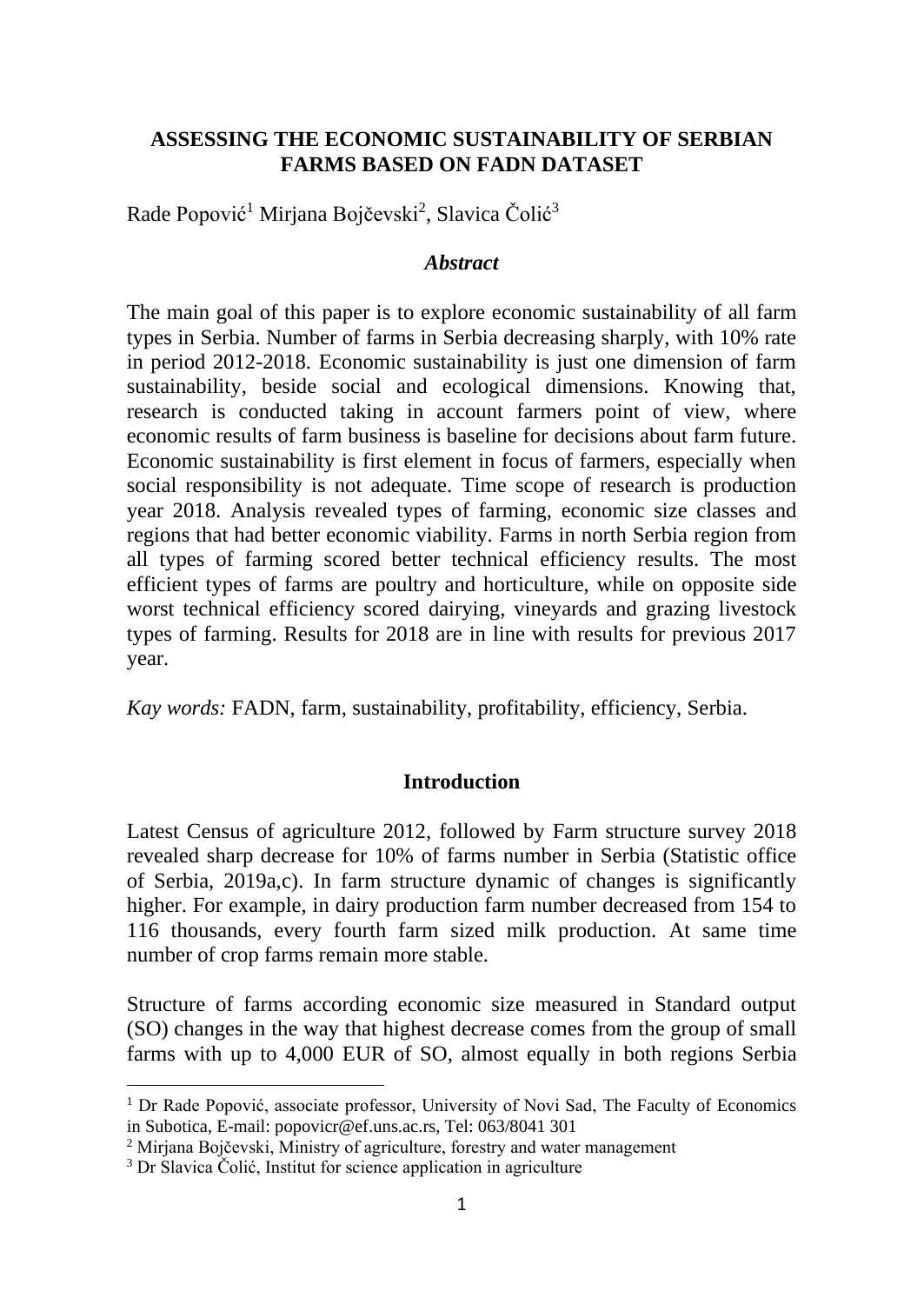North and Serbia South. Other size groups of farms increased in number indicating that remaining farms increased resources and value of production, and since that moved to bigger size group.

Future changes in farm structure will be influenced by several factors as: labour aging, farm succession process, legal boundaries, economic sustainability etc. To discover trends in farm structure changes and to predict results, field research data are essential.

One of powerful databases for analysis of economics results of farms and to understand its economic sustainability is Farm Accountancy Data Network (FADN). Process of establishing FADN system in Serbia started in 2011. Organised by Ministry of agriculture, forestry and water management FADN in Serbia is realised by field work of Serbian extension service. Farm sample size and quality and reliability of data is improving from year to year. In 2018 number of farms in sample increased to 1,653 from 1,420 farms in previous year. Numerous variables (above 1,000) in FADN databases enable to understand economic aspects of farm production across regions in Serbia, by farm production types and by farm sizes.

Sustainability of farms is usually measured trough three dimensions: economics, social end ecological sustainability. Previous researches of farm sustainability in Serbia (Popovic, Knezevic, 2011; Popovic et al. 2011) proved that sustainability of small sized dairy farms is endangered. In sustainability concept it is not possible to construct unique indicator and all three dimensions are equally important (Shadbolt, Martin, 2005). From farmers point of view economic dimension of sustainability have to be achieved to keep farm in the business.

### **Material and methods**

All European Union countries as well as countries candidates, through the FADN collects and processing technical, financial and economic data. In EU over 80,000 agricultural holdings in FADN sample represent population about 5,000,000 and cover 90% of utilized agricultural land and 90% of total agricultural production. This instrument provides data on income and economic activities on agricultural holdings. FADN enables the EC to monitor the economic situation of agricultural holdings in the EU (European Commission, 2019).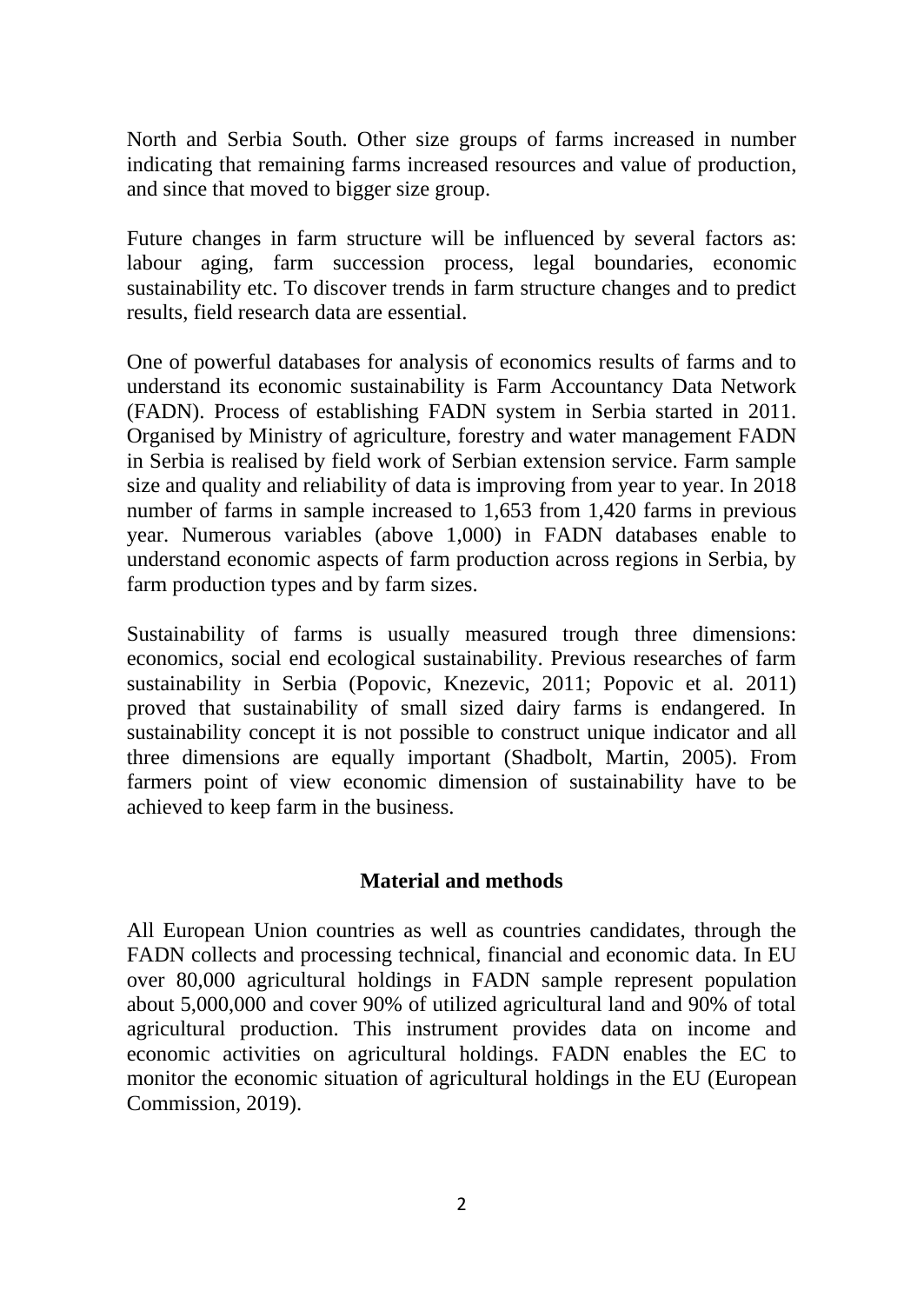The main purpose of this data is used for analyzing, development and evaluation of Common Agricultural Policy (CAP) measures. Implementation of the FADN is the responsibility of Member State which shall nominate the Liaison Agency that collects data and transmits it to the EC and the National Committee to supervise the implementation of the FADN system.

Idea of FADN and its legal basis are established in 1965. Current implementation of FADN in the EU is defined by the following regulations Council Regulation No 1217/2009, Council Regulation No 1318/2013, Commission Delegated Regulation No 1198/2014 and Commission Implementing Regulation 2015/220.

FADN is the only EU instrument that collects detailed financial data from farms so it is therefore an important source of information for decisions on agricultural policies. The dissemination of FADN results are based on "Standard Results" generated on the basis of validated and aggregated FADN Farm Returns and checked by the European Commission.

The standard results are a set of statistics, computed from the Farm Returns that are periodically produced and published by the Commission. Data are public and available in a Public Database. They describes detailed economic situation of farmers by different groups throughout the European Union (Kovacevic, Bojcevski, Krasavac, 2017).

The type of farming of the holding is defined using the shares of various types of activity in the total Standard Output established for the holding. The type of farming reflects the production system of the holding. Depending on the desired level of accuracy, the types of farming of agricultural holdings are divided into:

- 1. 8 general types and a group of non-classified holdings (labelled with one digit), usually used for comparison on EU level
- 2. 21 principal types and a group of non-classified holdings (labelled with two digits),
- 3. 61 particular types and a group of non-classified holdings (labelled with three digits).

A detailed typology has been created for use by various bodies at European Union level. It is sufficiently broad to encompass the many different types of farming that are found in the European Union. Types of farming are defined in terms of the relative importance of the different enterprises on the farm. Relative importance is itself measured quantitatively as a proportion of each enterprise's SO to the farms' total SO.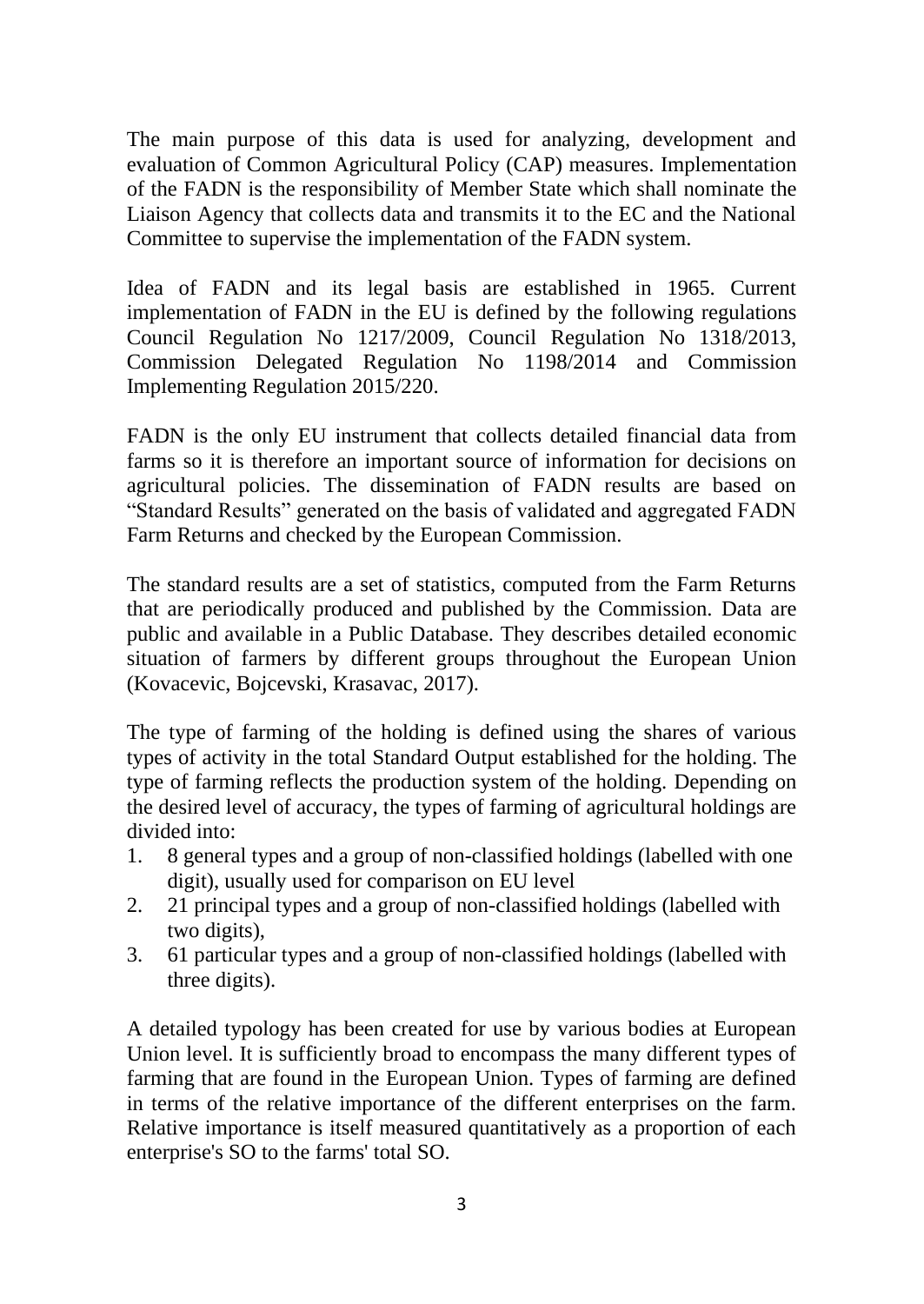Different Types of Farming (TF) at the level of the European Union are shown in the tables 1 and 2. TF 10 in Serbia are defined according needs of Ministry of agriculture, forestry and water management, but this classification is suitable to TF 8 (Table 2).

| <b>General TF</b> |                                   |    | <b>TF 14</b>                       |  |  |  |  |  |
|-------------------|-----------------------------------|----|------------------------------------|--|--|--|--|--|
| 1                 | Specialist field crops            | 15 | Specialist cereals oilseeds<br>and |  |  |  |  |  |
|                   |                                   |    | protein crops                      |  |  |  |  |  |
| $\overline{2}$    | Specialist horticulture           | 16 | Specialist other field crops       |  |  |  |  |  |
| 3                 | <b>Specialist permanent Crops</b> | 35 | Specialist wine                    |  |  |  |  |  |
| 4                 | Specialist grazing livestock      | 36 | Specialist orchards - fruits       |  |  |  |  |  |
| 5                 | Specialist granivore              | 37 | Specialist olives                  |  |  |  |  |  |
| 6                 | Mixed cropping                    | 38 | Permanent crops combined           |  |  |  |  |  |
| 7                 | Mixed livestock                   | 45 | Specialist milk                    |  |  |  |  |  |
| 8                 | Mixed crops-livestock             | 49 | Specialist cattle                  |  |  |  |  |  |
| 9                 | Non classifiable                  | 48 | Specialist sheep and goats         |  |  |  |  |  |
|                   |                                   | 20 | Specialist horticulture            |  |  |  |  |  |
|                   |                                   | 50 | Specialist granivores              |  |  |  |  |  |
|                   |                                   | 60 | Mixed crops                        |  |  |  |  |  |
|                   |                                   | 70 | Mixed livestock                    |  |  |  |  |  |
|                   |                                   | 80 | Mixed crops and livestock          |  |  |  |  |  |

Table 1. Type of farming in EU by two classification.

Source: European commission, FADN

https://ec.europa.eu/agriculture/rica/detailtf\_en.cfm?TF=TF14&Version=131 85

The National FADN committee of Serbia adopted criteria for FADN field of survey:

- 1) Two regions Serbia North and Serbia South
- 2) Economic size threshold 4,000 EUR
- 3) 10 general Types of Farming,
- 4) 14 economic size of holdings,

5) Based on 2012 Agriculture Census FADN sample should consist of 2,000 households.

According Agriculture Census 2012 only one third of all farms in Serbia had higher SO than threshold of 4,000 EUR. Looking from result side, those farms used approximately 90% of the total utilised agricultural area (UAA) and accounted for about 90% of the total agricultural production. Farm structure survey in 2018 revealed that about one half of farms had size above established threshold.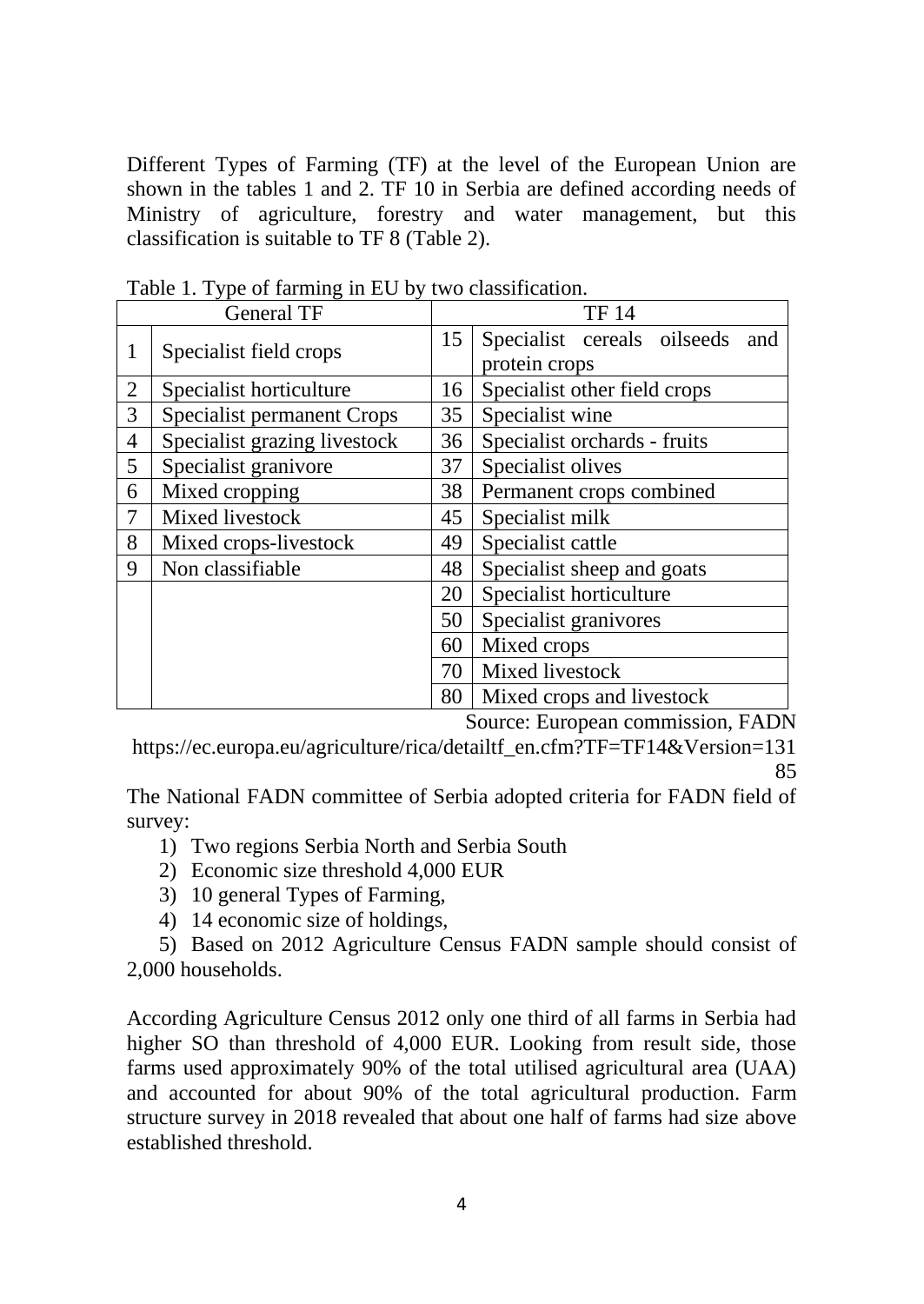| <b>TF 8 - EU</b> |                         | TF 10 - Serbia |                      |  |  |  |
|------------------|-------------------------|----------------|----------------------|--|--|--|
|                  | Fieldcrops              |                | Field crops          |  |  |  |
|                  | Horticulture            | $\overline{2}$ | Horticulture indoor  |  |  |  |
| 2                |                         | 3              | Horticulture outdoor |  |  |  |
| 3                | Wine                    | 4              | Vineyards            |  |  |  |
| $\overline{4}$   | Other permanent crops   | 5              | Fruits               |  |  |  |
| 5                | Milk                    | 6              | Dairying             |  |  |  |
| 6                | Other grazing livestock | 7              | Grazing livestock    |  |  |  |
| $\overline{7}$   | Granivores              | 8              | Pigs                 |  |  |  |
|                  |                         | 9              | Poultry              |  |  |  |
| 8                | Mixed                   | 10             | Mixed                |  |  |  |

Table 2. Type of farming in EU by TF 8 and adjust of TF 10 in Serbia

Source: European commission, FADN, and FADN Serbia

Economic sustainability of TF 10 in Serbia is estimated through several dimensions. First one is technical efficiency measured as ability of farms to use as less as possible resources to produce one unit of output. Efficiency is mostly used to understand level of competitiveness among farms with different types of farming.

In this research assessment of farms technical efficiency is based on the input-oriented Data envelopment analysis (DEA) method with variable return to scale (VRS), developed by Banker et al. (1984). Method with constant return to scale (CRS) developed earlier by Charnes (1978) have some disadvantages compared with VRS method. The DEA method with VRS has advantages over a model with a CRS in conditions where imperfect competition exists. This cause a situation in which companies do not operate at the optimum level or size (Coelli et al., 2005). Ratio between CRS and VRS represent efficiency of size for each farm.

Relative technical efficiency is measured for individual farms in the sample of 1653 farms in two Serbian regions. Each farm is analysed as separated Decision Making Unit (DMU) and compared in relation each farm to all other. All values of estimated farm efficiency by CRS and VRS are in range between 0 and 1, while value of 1 represent efficient farm. Value of size efficiency coefficient equal to 1 indicate optimal farm size. Otherwise, values lower than 1 indicate inadequate size of farm where it can be oversized or undersized.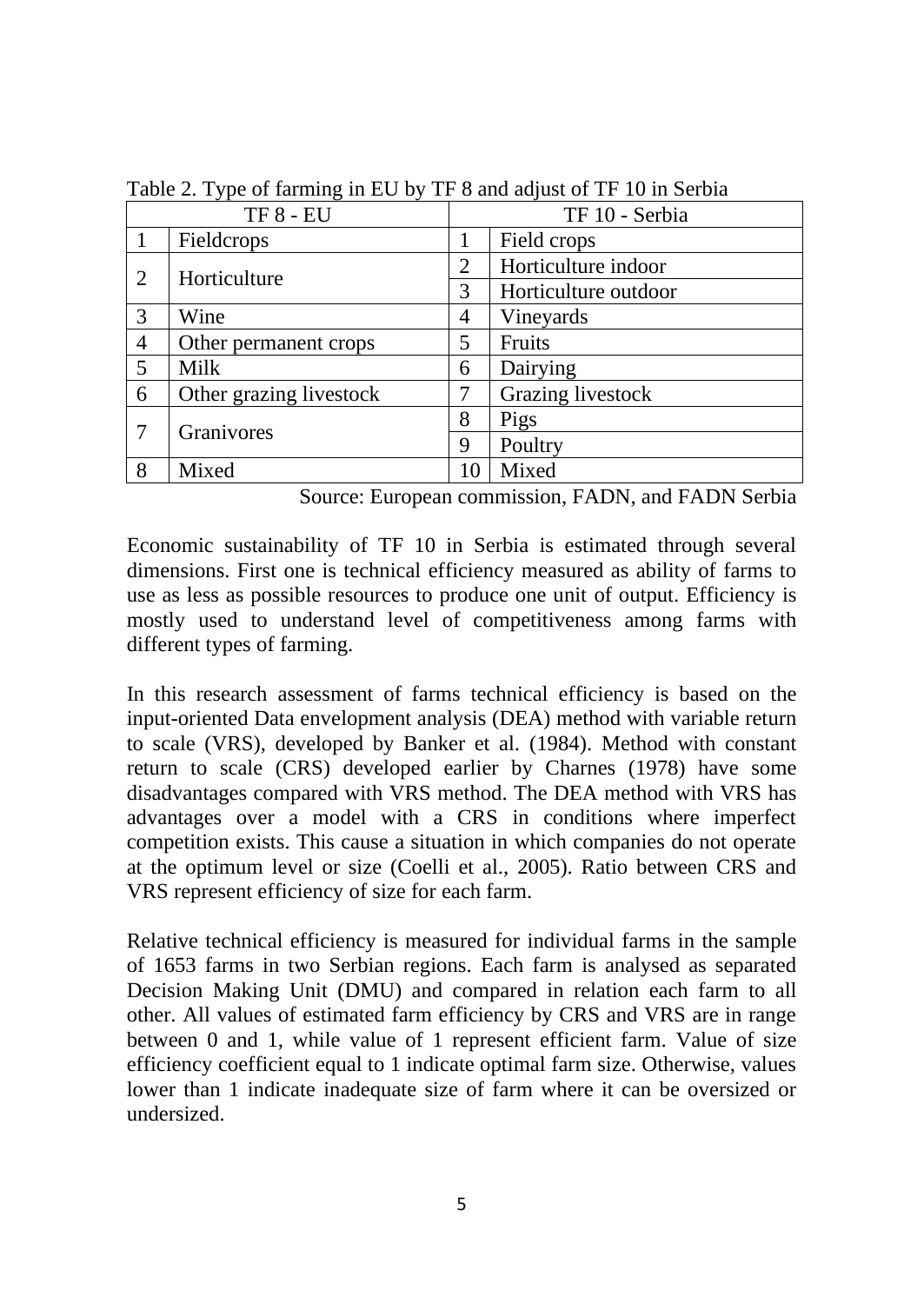Software applied in this paper to assess technical efficiency of farms is DEAP Version 2.1 developed by Tim Coelli (1996).

Second dimension in analysis of farm economic sustainability is productivity. By definition productivity is ratio of the output(s) that it produces to the input(s) that is used (Coelly et al., 2005). It is absolute indicator and can be calculated as total factor productivity, that ask for aggregating all outputs into one single index of outputs and aggregating all inputs into one single index of inputs. Most often in use are partial productivity measures as are for example labour or land productivity.

Productivity of farms is in this research is estimated as labour productivity measured as ratio of total output corrected for balance of current subsidies and taxes, and annual work units (AWU) used at farm. As output measure is chosen money value of farm output realised from farm business in period of one year.

Profitability is third dimension of farm economic sustainability. It is measured as net farm income per annual work unit. Net farm income is a measure of return to the equity capital, unpaid labour, and management contributed by the owner/operator to the farm business (Kay et al. 2008).

In economic cost concept net farm income is constituted from opportunity cost and economic profit. On family farms significant share of net farm income is return to resources owned by farmer: family labour, management and capital. In Serbia 99,7% of all farms are family farms.

### **Results**

The economic sustainability is often analysed in literature. Historically, scientific attention at beginning of XX century was focused on profitability and productivity of farms. Since Farrell (1957) constructed concept of economic efficiency measurement, numerous researches arise in that area (Banker et al. 1984, Charnes et al. 1978, Coelly et al. 2005, Ruggiero 2005, Sarkis 2007, Kay et al. 2008, Bojnec, Latruffe 2008, Fogarasi, Latruffe 2009, Balezentis, Krisciukaitiene 2013, Kocisova 2015, Popovic et al. 2018, etc.). DEA method was most exploited in researches focussed on farms and other subjects in agribusiness sector.

Five variables chosen for DEA model embrace all output and input side of farm business. In case of family farms where is level of specialisation low it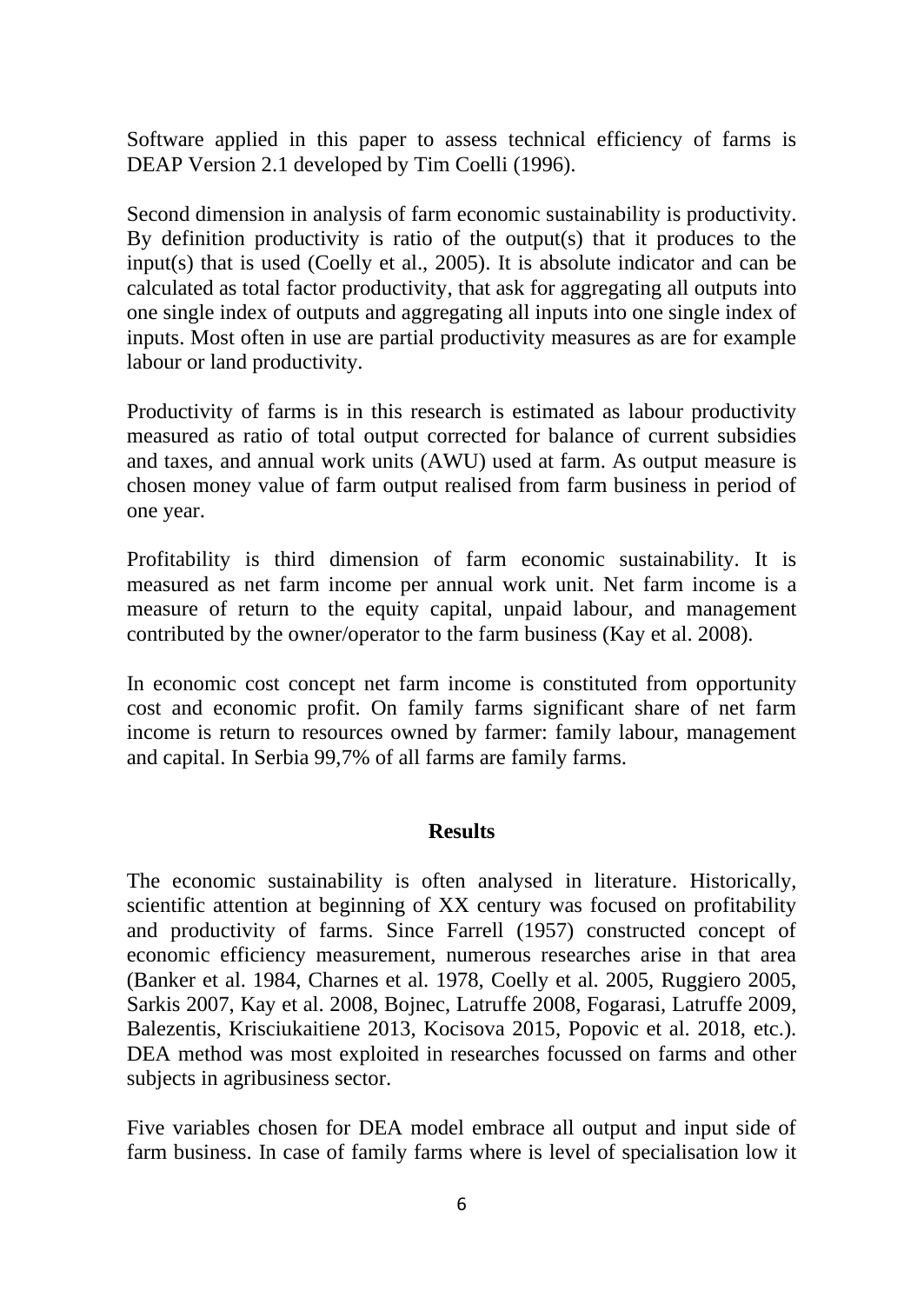is not easy to define single unique output measure. Higher specialisation is noticed in case of several farms with TF poultry and pigs production. Those farms do not own agricultural land and buy on the market all feedstuff. That is why for this purpose output variable is defined as value of production corrected for balance of current subsidies and taxes. It is money value representing unique result of farm activities in one year, from which farmer cover all incurred costs of inputs.

On input side four variables are chosen for DEA model: total intermediate consumption (in RSD), labour input (hours/year), total fixed assets (in RSD) and total utilised area (ha). Total intermediate consumption covers total specific crop and livestock costs and overheads arising from production in the accounting year. It is most important group of cost with typically highest share in all accounting costs. Labour input includes total number of family and non-family working hours on farm per year. Total fixed assets includes value of very diversified quantity and quality of fixed resources on farms. Last input variable is total utilised agricultural area, including owned and rented land expressed in hectares.

In Table 3 is analysed descriptive statistics for one output and four inputs variables used in DEA method for Serbian farms in 2018. There is huge variation among farm data, since farm sample cover wide range of farms size from 4,000 EUR SO to more than 3,000.000 EUR SO.

| <b>Variable</b>                             | Unit          | Average    | <b>Standard</b><br>deviation | <b>Minimum</b> | <b>Maximum</b> |
|---------------------------------------------|---------------|------------|------------------------------|----------------|----------------|
| Value of production<br>$+$ subsidies -taxes | <b>RSD</b>    | 6,649,420  | 10,322,297                   | 51,000         | 164,962,000    |
| Total intermediate<br>consumption           | <b>RSD</b>    | 2,702,699  | 4,264,277                    | 73,000         | 78,426,316     |
| Labour input                                | hour/<br>vear | 3,629      | 2,823                        | 100            | 64,800         |
| Total fixed assets                          | <b>RSD</b>    | 16,827,059 | 21,683,425                   | 332,500        | 261,476,001    |
| Total utilised<br>agricultural area         | ha            | 27         | 42                           |                | 549            |

Table 3. Descriptive statistics for variables of 1653 DMU, used in DEA method.

Source: FADN Serbia database 2018.

Data in Table 4 uncover correlation relationship between input and output variables. Strong correlation exist between output variable and total intermediate consumption. Additionally, value of production corrected with balance of current subsidies and taxes is significantly correlated with two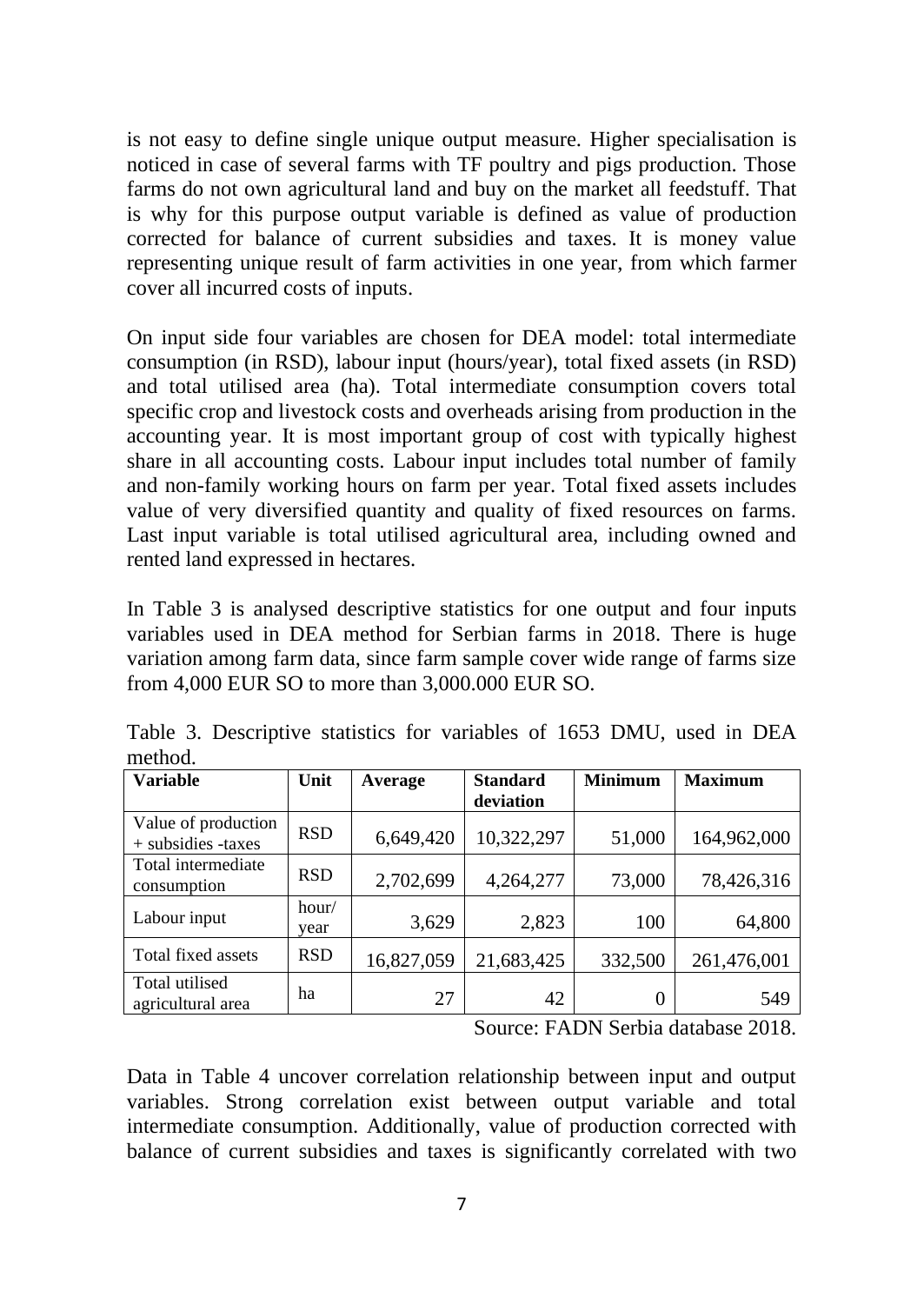other input variables: total fixed assets and total utilised agricultural area. Total intermediate consumption is correlated with total fixed assets and total utilised agricultural area. Significant correlation exist in relationship total fixed assets and total utilised agricultural area. Typically the highest share of total fixed assets is value of owned land area. It approve that most of used agricultural area on farm is owned by farmers. Weak correlation is noticed only in case of labour input with other four variables. In recent decades farmers adopt whole range of new labour saving technologies what explains low correlation.

|                                              | Value of<br>$production +$ | Total<br>intermediate | Labour<br>input | Total<br>fixed | Total utilised<br>agricultural |
|----------------------------------------------|----------------------------|-----------------------|-----------------|----------------|--------------------------------|
|                                              | subsidies -                | consumption           |                 | assets         | area                           |
| Value of production<br>$+$ subsidies - taxes | taxes                      |                       |                 |                |                                |
| Total intermediate<br>consumption            | 0.815                      |                       |                 |                |                                |
| Labour input                                 | 0.446                      | 0.375                 |                 |                |                                |
| Total fixed assets                           | 0.593                      | 0.566                 | 0.246           |                |                                |
| Total utilised<br>agricultural area          | 0.624                      | 0.623                 | 0.172           | 0.703          |                                |

Table 4. Correlation analysis of input and output variables for 1653 DMU.

Source: Estimate based on variables from FADN database

Estimated technical efficiency of TF 10 Serbian farm based on input-oriented DEA model with VRS are presented for two regions North and South in Tables 5 and 6. Results for farms in Serbia North region revealed variation in efficiency by different TF. The higher technical efficiency generated: poultry (0.543), followed with horticulture, pig and fruit producing TF.

On the other side, the lowest efficiency is encountered by dairying farms (0.229), what explain the biggest decrease in number of dairy farms. Four other TF that generate under average technical efficiency are: field crops, mixed crops and livestock, vineyards and livestock production with grazing livestock.

Average technical efficiency of farms in North region (0.322) is higher than in South region (0.255). Besides that, all TF in North region reached higher technical efficiency comparing with TF in South region. It was expectable, because of better resource structure on farms in North, followed by differences in applied technologies in crop and livestock enterprises.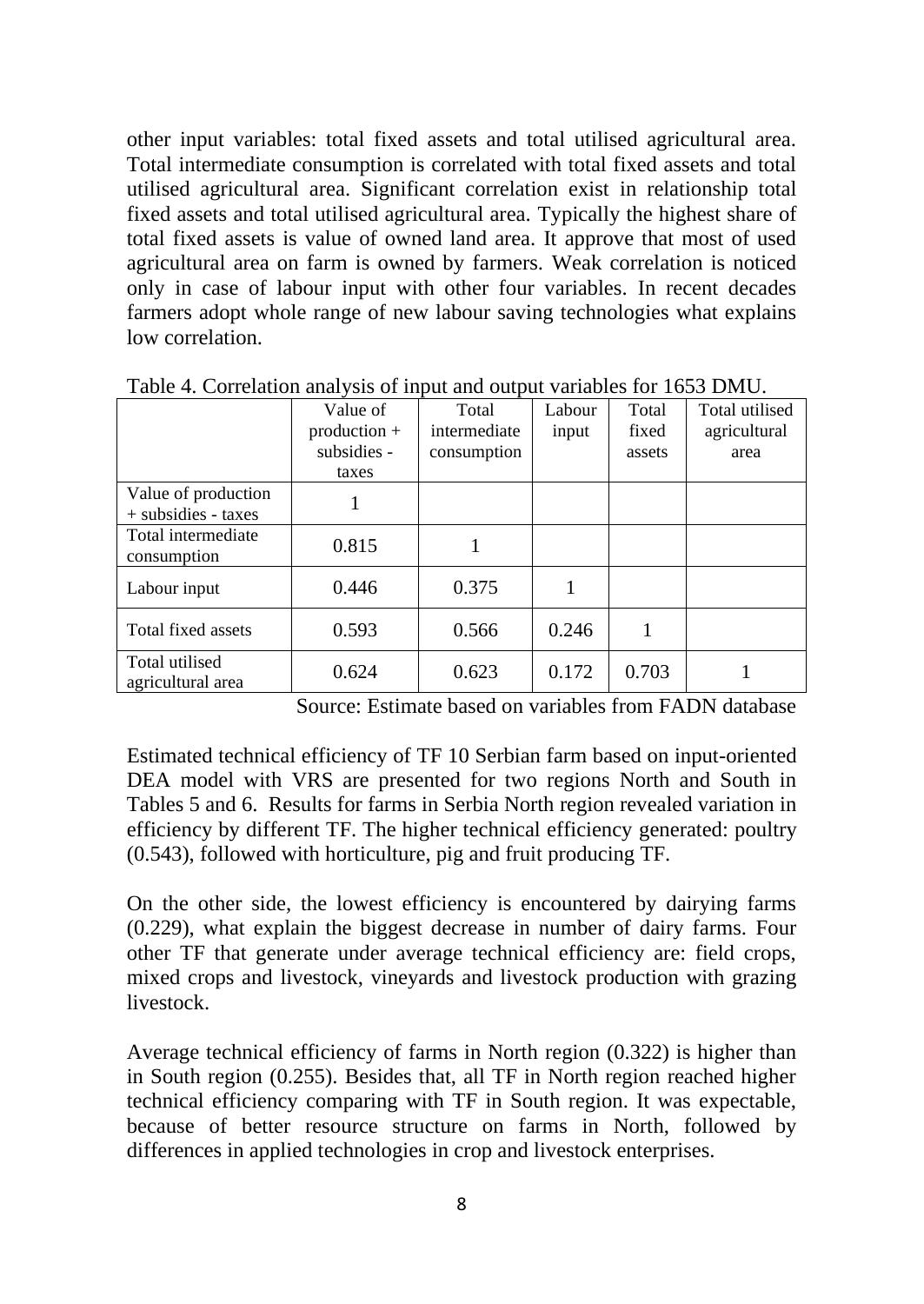|                              | <b>DMU</b> | <b>CRS</b> | <b>VRS</b> | <b>Scale</b><br>efficiency | <b>Efficiency</b><br>rank |
|------------------------------|------------|------------|------------|----------------------------|---------------------------|
| <b>Field crops</b>           | 346        | 0.193      | 0.317      | 0.639                      | 6                         |
| Horticulture indoor          | 7          | 0.305      | 0.490      | 0.627                      | $\overline{2}$            |
| <b>Horticulture outdoor</b>  | 12         | 0.239      | 0.451      | 0.446                      | 3                         |
| <b>Vineyards</b>             | 4          | 0.085      | 0.276      | 0.350                      | 8                         |
| <b>Fruit production</b>      | 51         | 0.151      | 0.339      | 0.457                      | 5                         |
| <b>Dairying</b>              | 28         | 0.156      | 0.229      | 0.703                      | 10                        |
| Livestock production         |            |            |            |                            |                           |
| - grazing livestock          | 12         | 0.122      | 0.265      | 0.477                      | 9                         |
| <b>Pigs production</b>       | 7          | 0.115      | 0.355      | 0.369                      | 4                         |
| <b>Poultry</b>               | 25         | 0.337      | 0.543      | 0.581                      |                           |
| <b>Mixed</b><br>and<br>crops |            |            |            |                            |                           |
| livestock                    | 91         | 0.145      | 0.280      | 0.586                      | 7                         |
| <b>Total:</b>                | 583        | 0.185      | 0.322      | 0.603                      |                           |

Table 5. Technical efficiency scores by DEA method of farms in North Serbia regions for 2018.

Source: Estimate based on DEAP software and FADN Serbia database

Table 6. Technical efficiency scores by DEA method of farms in South Serbia regions for 2018.

|                              | <b>DMU</b> | <b>CRS</b> | <b>VRS</b> | Scale<br>efficiency | <b>Efficiency</b><br>rank |
|------------------------------|------------|------------|------------|---------------------|---------------------------|
| <b>Field crops</b>           | 181        | 0.106      | 0.259      | 0.424               | 6                         |
| <b>Horticulture indoor</b>   | 16         | 0.160      | 0.258      | 0.639               | 7                         |
| Horticulture outdoor         | 29         | 0.191      | 0.324      | 0.521               | $\overline{2}$            |
| <b>Vineyards</b>             | 7          | 0.109      | 0.195      | 0.564               | 10                        |
| <b>Fruit production</b>      | 139        | 0.097      | 0.284      | 0.372               | 4                         |
| <b>Dairying</b>              | 312        | 0.083      | 0.220      | 0.402               | 9                         |
| Livestock production         |            |            |            |                     |                           |
| - grazing livestock          | 113        | 0.087      | 0.245      | 0.390               | 8                         |
| <b>Pigs production</b>       | 32         | 0.159      | 0.285      | 0.563               | 3                         |
| <b>Poultry</b>               | 32         | 0.203      | 0.331      | 0.597               |                           |
| <b>Mixed</b><br>and<br>crops |            |            |            |                     |                           |
| livestock                    | 209        | 0.110      | 0.266      | 0.402               | 5                         |
| <b>Total:</b>                | 1070       | 0.105      | 0.255      | 0.419               |                           |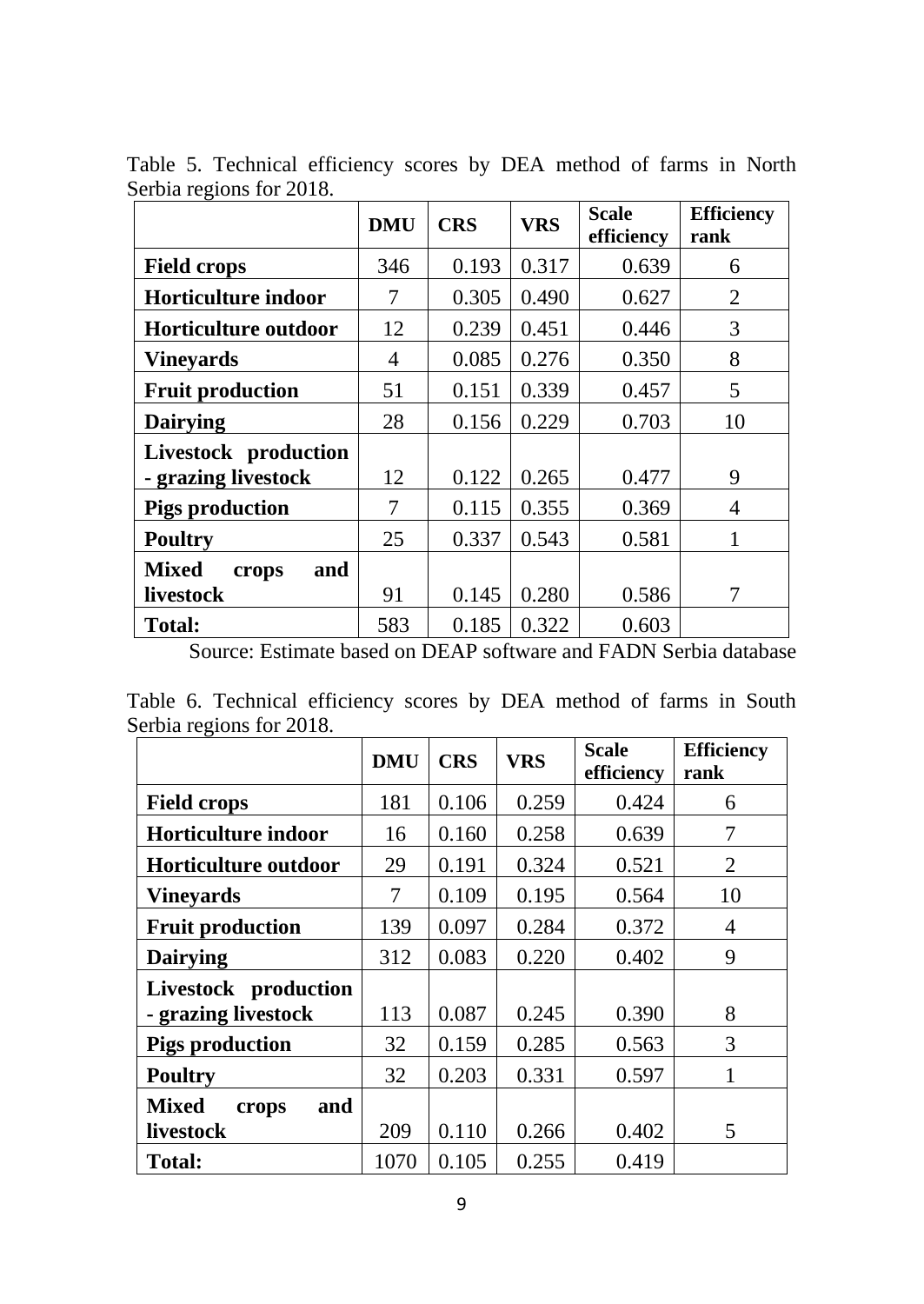#### Source: Estimate based on DEAP software and FADN Serbia database

Scores of technical efficiency of TF in Serbia South region in 2018 (Table 6), are generally lower but in similar formation as on North region. Only exceptions are two TF: horticulture indoor and mixed crops and livestock that exchanged position in relation to average technical efficiency. The best positioning TF are poultry and horticulture outdoor production. Two the worst technically efficient TF are dairying and vineyard production.

Results of previous research of farm technical efficiency in Serbia for 2017 are in the line with this results (Popovic et al. 2019).

Partial productivity of 1,653 farms in FADN 2018 sample is presented in Graph 1. Productivity per AWU depends from farm size measured in total output. Coefficient of determination  $R^2=0.67$  in regression explains that partial labour productivity expressed in RSD per AWU depends from size of farm business. The higher size of farm, cause the higher labour productivity. New labour saving technologies are faster adopting by middle and big sized farms, while small farms traditionally depends on labour.



Graph 1. Labour productivity of 1653 farms in Serbia in 2018, distributed by farm size.

Source: Estimate based on variables from FADN database

Differences in labour productivity per TF 10 in Serbia North region is presented in Graph 2. Distribution of labour productivity revealed stronger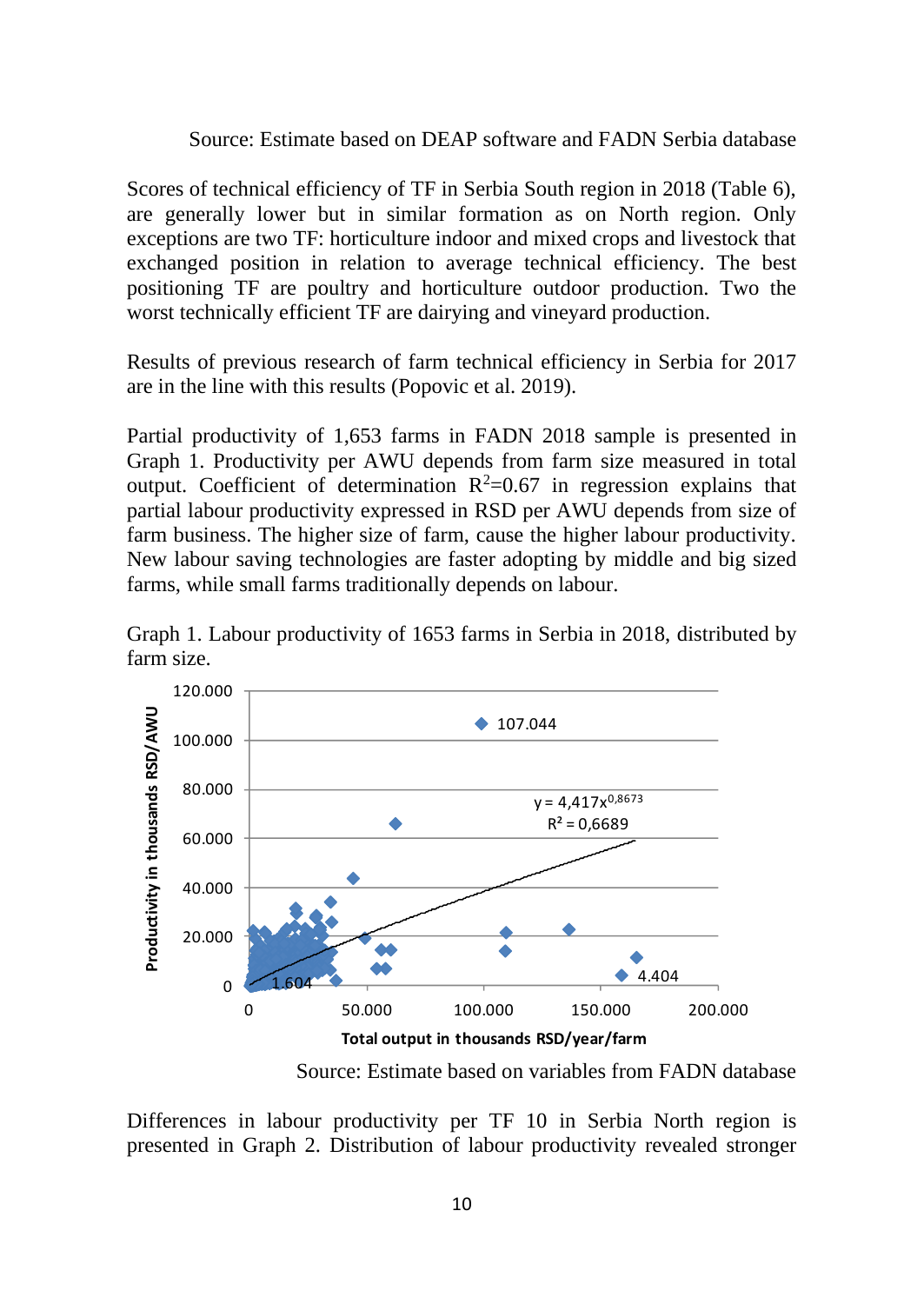variation among TF 10. Higher levels of labour productivity reached some farms with crop production, mixed crop and livestock production, poultry, fruit and horticulture production. Contrary, the lowest level of productivity realised by vineyard, dairying and pigs production types of farming.

Graph 2. Labour productivity of 583 farms in Serbia North in 2018, distributed by 10 types of farming.



Source: Estimate based on variables from FADN database

Graph 3. Labour productivity of 1,070 farms in Serbia South in 2018, distributed by 10 types of farming.



Source: Estimate based on variables from FADN database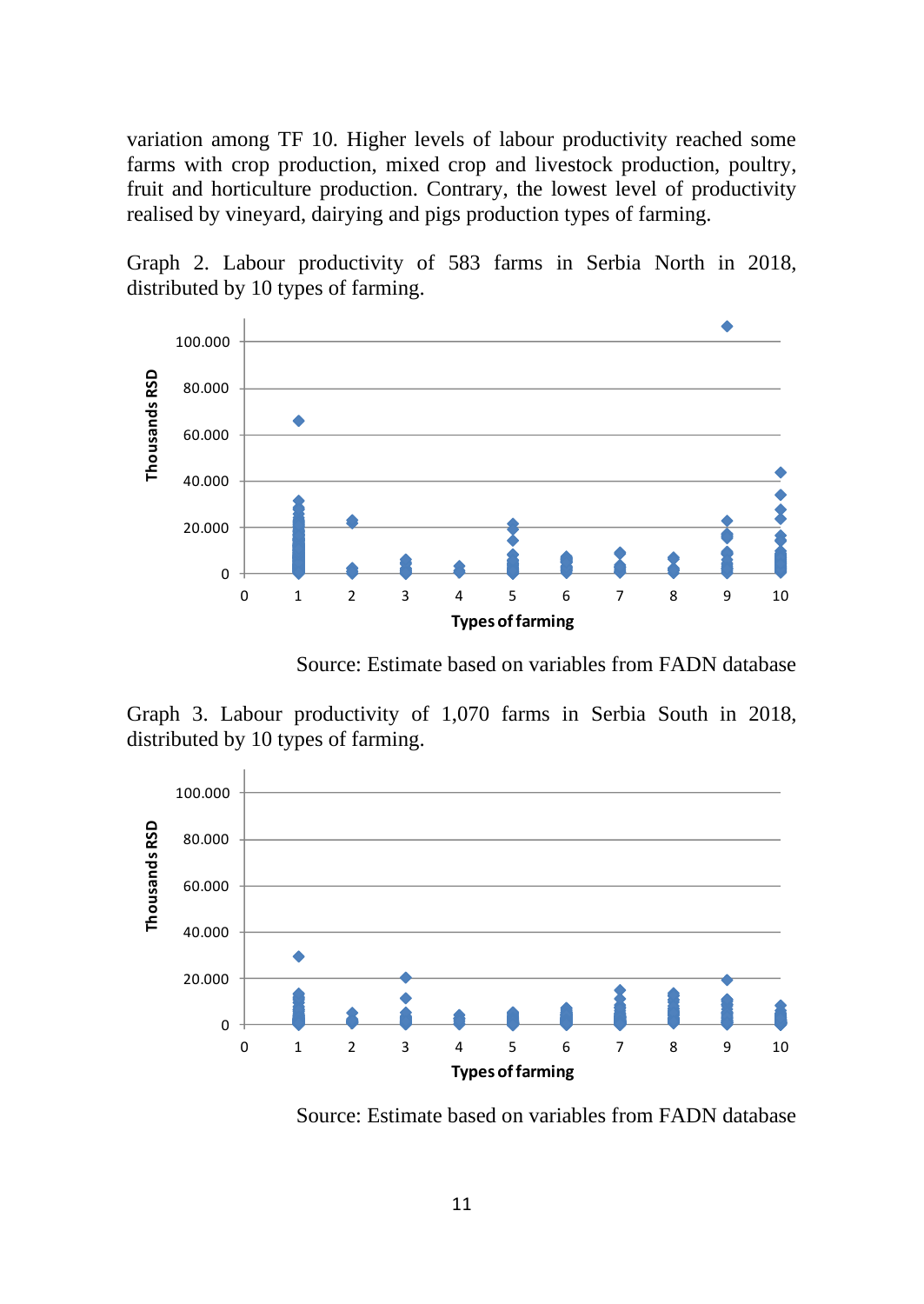Labour productivity distribution by TF in Serbia South (Graph 3) is lower and less variable than on farms in North of country. It is especially pronounced in case of four TF: crop, horticulture indoor, fruit and mixed crop and livestock production. Three TF: horticulture outdoor, livestock production - grazing livestock and pigs production had wider range of labour productivity.

During production 2018 year weather conditions were average, and production results had to be treated in that way. Drought condition during previous 2017 year decreased crop production and lowered feed production that could have negative production and financial effects in some livestock farms during 2018.

Although 2018 can be treated as normal production year, about 95% of all farms in FADN sample reached profit, while 5% of farms realised loss in farm business. From economic cost concept view profitability situation was strongly different. Remuneration for family owned resources as it is labour and capital cause high opportunity costs. Since majority of farms in Serbia are family farms and relying usually only on family labour and own capital economic profit is negative in case of those farms that operate with lower accounting profit.

Graph 4. Profitability of farms in Serbia North in 2018, distributed by 10 types of farming.



Source: Estimate based on variables from FADN database

Farm profitability measured in farm income per AWU and distributed per TF 10 is presented in Graph 4. The most numerous type of farming in Serbia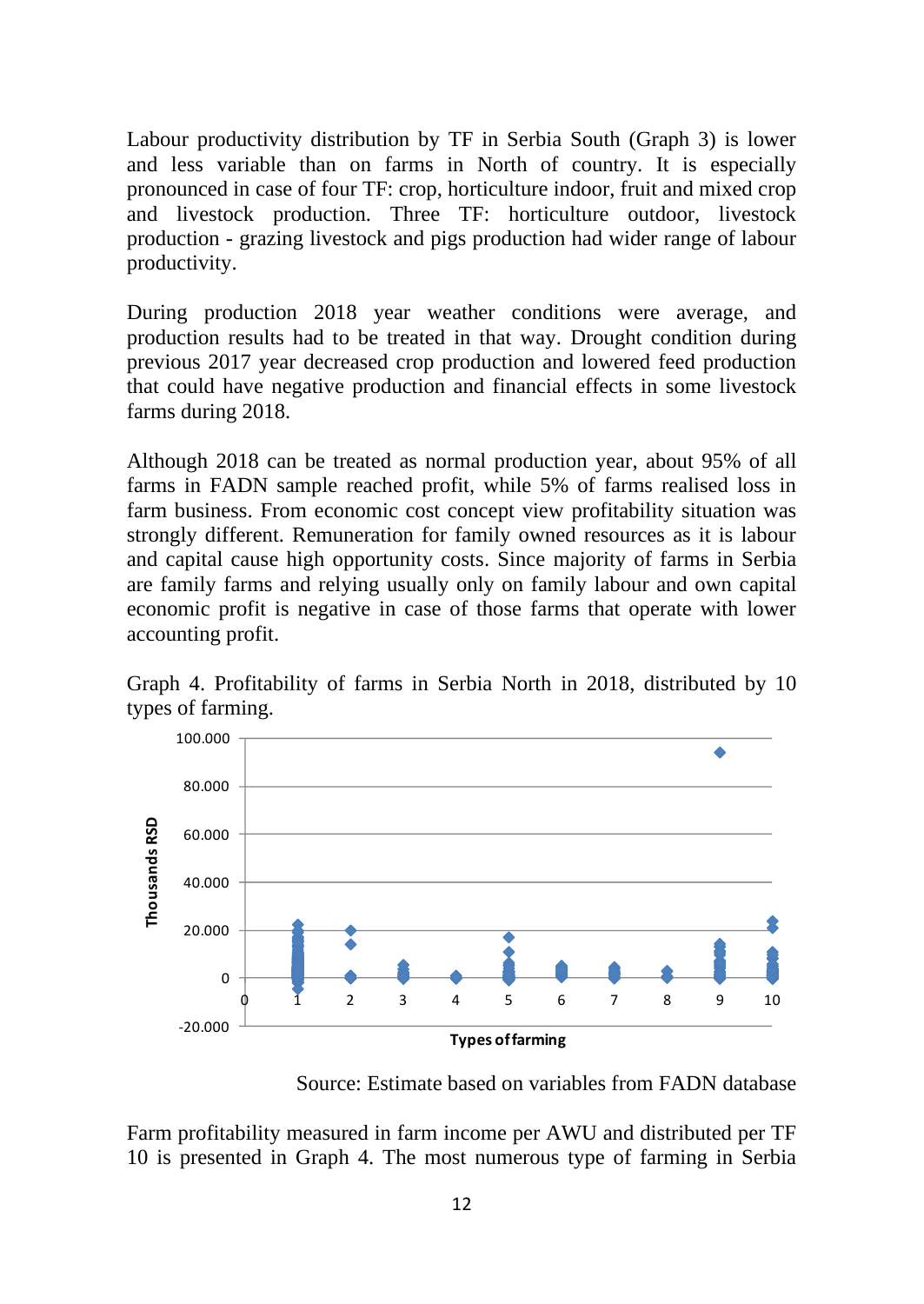North region are crop farm. Few farms in crop TF encountered highest negative financial results in whole farm sample. At same time, some farms in crop TF, as some farms in horticulture, fruit, poultry and mixed crop and livestock production reached the highest profits, comparing with farms in South region. Farms in other TF remain on lower level of profitability per AWU.

Graph 5. Profitability of farms in Serbia South in 2018, distributed by 10 types of farming.



Source: Estimate based on variables from FADN database

Farms in Serbia South region (Graph 5) realised significantly lower profits per AWU. Although, number of farms in sample for this region is almost double than in North region, at same time farms are smaller and profitability distributions per TF had more narrowed range. Comparing with farms in North region some farms in South region with TF as: horticulture outdoor, vineyards, livestock production-grazing livestock and pigs production encountered higher profitability.

#### **Conclusions**

Structural changes speed up in the Serbian farm sector. Total number of farms decreased in 6 years period for 10%. Inside types of farming structure changes are even more dramatically. Every fourth dairy farm disappeared in the same time frame. Mostly small farms ceased business, but in some cases it happenings also in range of middle and bigger sized farms. Farms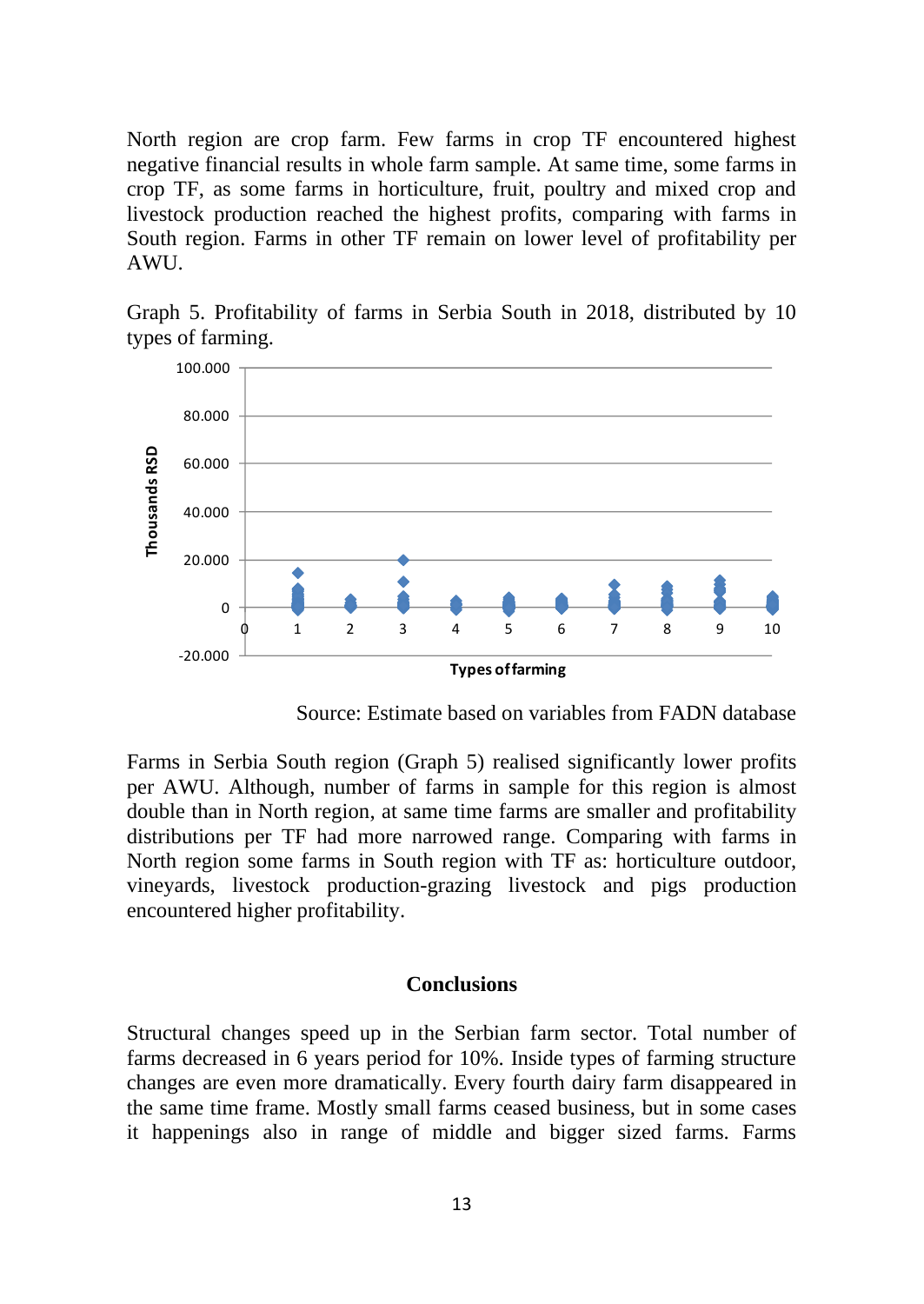remaining in business constantly increase resources and adjusting to more prospective types of farming.

Economic sustainability of farms based on FADN dataset, measured by three dimensions: technical efficiency, productivity and profitability reveal some answers about farm structure changes. Assessed average technical efficiency of 10 types of farming indicate that farms in Serbia North are more technically efficient than farms in Serbia South region. Variation of technical efficiency coefficients among types of farming is significant. The most technically efficient types of farming in both Serbian regions in 2018 was: poultry and horticulture. Contrary, two the most inefficient types of farming were: dairying and vineyard production. Results are in the line with findings for previous 2017 year, what partially explained why farm structure changes are most intensive in dairy sector and especially in Serbia South region.

Analysis of FADN data in sample indicated that labour productivity depends of farm business size. Bigger farms have higher labour productivity measured per annual work unit. Bigger farms are dominantly located in Serbia North region, what influence regional productivity differences. Labour productivity is much higher in Serbia North region in most types of farming except: pigs production, vineyard and horticulture outdoor production.

Farm profitability analysis disclosed that some farms in Serbia North region reached higher profitability per AWU. It is noticeable in crop, horticulture, fruit, poultry and mixed crop and livestock production. Exceptions are some farms in South region, oriented in vineyard, livestock production-grazing livestock and pigs production types of farming that earned higher profit.

### **Acknowledgements**

The research presented is part of project results financially supported by Ministry of Education. Science and Technological Development. Republic of Serbia. Project No. III 46006 and III 46009. Provincial Secretariat for higher education and scientific research. Autonomous Province of Vojvodina Project No. 142-451-2503/2019-03.

# **Literature**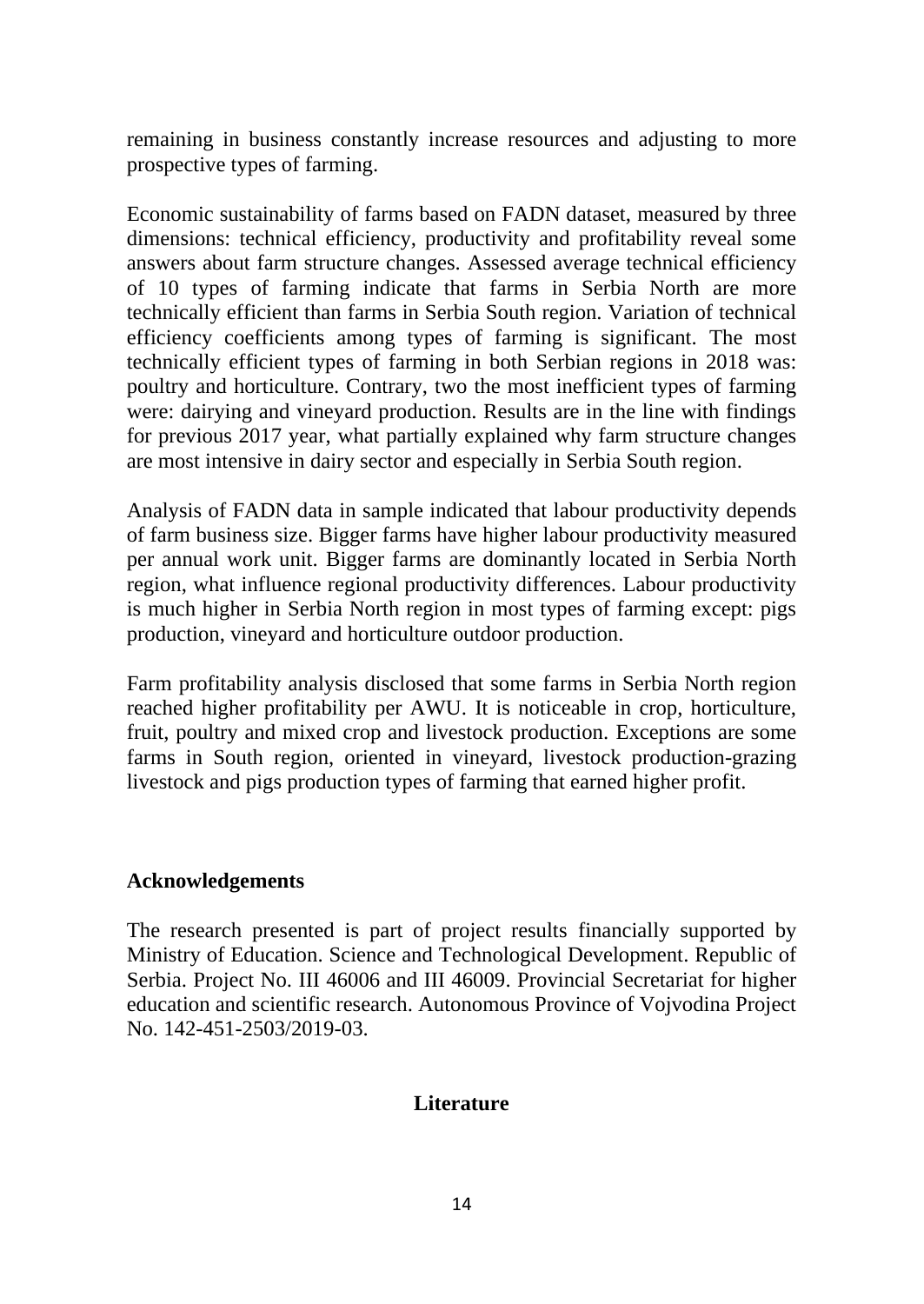- Balezentis, T., Krisciukaitiene, I. (2013). Family farm efficiency across farming types in Lithuania and its managerial implications–data envelopment analysis. *Management theory and studies for rural business and infrastructure development*, *30*(1), 22-30. ISSN 1822-6760
- Banker, R., Charnes, A., Cooper, W. (1984). Some models for estimating technical and scale inefficiencies in data envelopment analysis. *Management science*, 30(9), 1078-1092.
- Blazejczyk-Majka, L., Kala, R. (2015). On the combined estimation of technical efficiency and its application to agriculture. *Agric. Econ.– Czech*, *61*, 441-449. DOI:10.17221/72/2014-AGRICECON
- Bojnec, Š., Latruffe, L. (2008). Measures of farm business efficiency. *Industrial Management & Data Systems*. *108*(2), 258-270. doi:10.1108/02635570810847617
- Charnes. R., Cooper, W., Rhodes, E. (1978). Measuring the efficiency of decision making units. *European Journal of Operational Research* 2, 429- 444.
- Coelli, T. J., Rao, D. S. P., O'Donnell, C. J., Battese, G. E. (2005). *An introduction to efficiency and productivity analysis*. Springer Science & Business Media.
- European Commision (2019). Farm Accountancy Data Network. https://ec.europa.eu/agriculture/rica/concept\_en.cfm (Last accessed 2019.12.05)
- Farm Accountancy Data Network Serbia (2019). Database 2018. https://www.fadn.rs (Last accessed 2019.12.05)
- Farrell, M. J. (1957). The measurement of productive efficiency. *Journal of the Royal Statistical Society. Series A (General)*. *120*(3). 253-290. Available at<http://dx.doi.org/10.2307/2343100>
- Fogarasi, J., Latruffe, L. (2009). Technical efficiency in dairy farming: A comparison of France and Hungary in 2001-2006. *Studies in Agricultural Economics*, *110*(1), 75-84.
- Kay, R.D., Edwards, W.M., Duffy, P.A. (2008). Farm management. The McGraw-Hill companies.
- Kocisova, K. (2015). Application of the DEA on the measurement of efficiency in the EU countries. *Agricultural Economics*, *61*(2), 51-62. DOI:10.17221/107/2014-AGRICECON
- Kovacevic, V., Bojcevski, M., Krasavac. C. B. (2017). Importance of feedback information from Farm Accountancy Data Network of Republic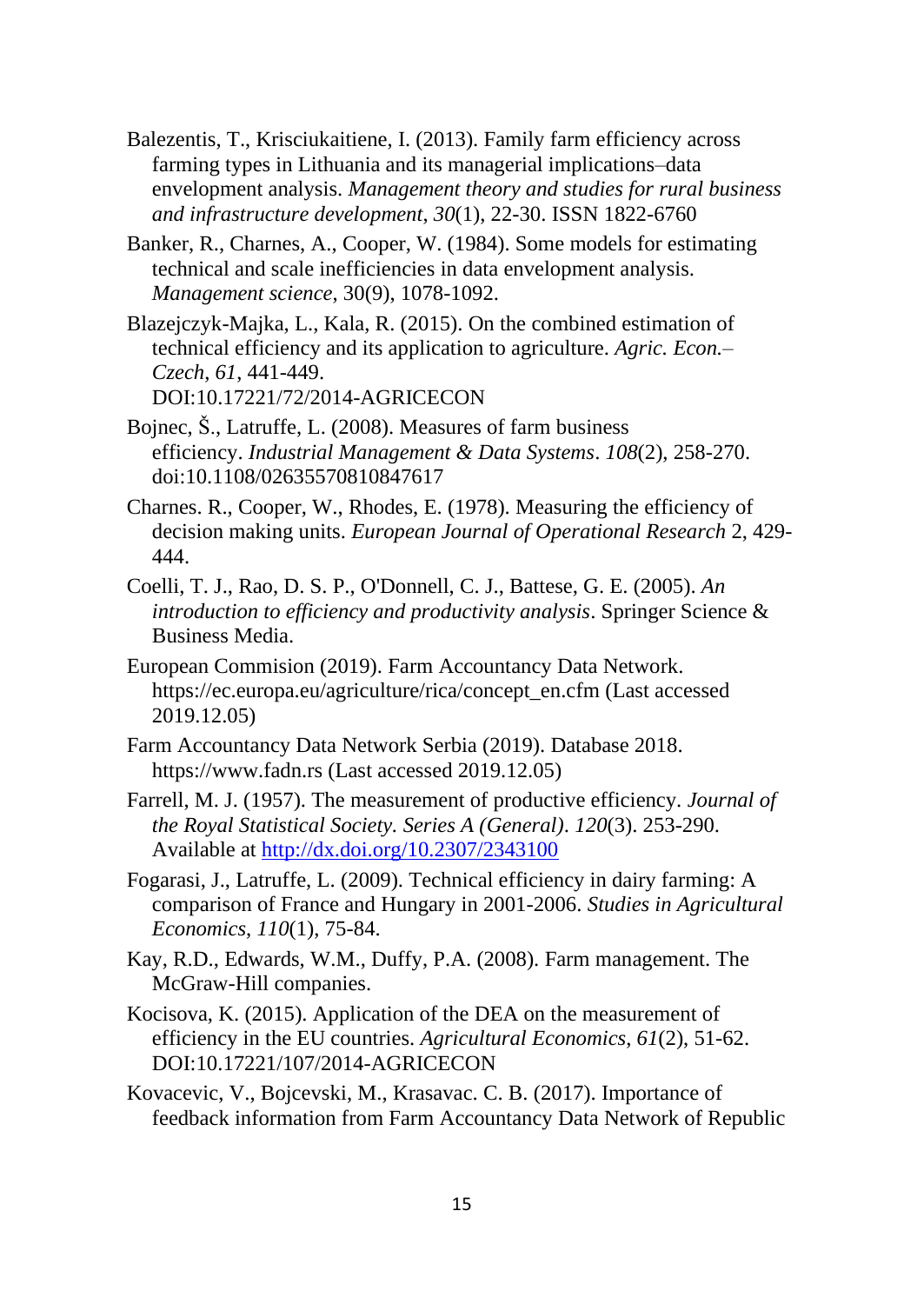of Serbia. *Economics of Agriculture*, 64(3), 1147-1159. DOI: <https://doi.org/10.5937/ekoPolj1703147K>

- Madau, F. A. (2015). Technical and Scale Efficiency in the Italian Citrus Farming: A Comparison between SFA and DEA Approaches. *Agricultural Economics Review*, *16*(2), 15-27.
- Mussa, E. C., Obare, G. A., Bogale. A., Simtowe, F. P. (2012). Analysis of resource use efficiency in smallholder mixed crop-livestock agricultural systems: empirical evidence from the Central Highlands of Ethiopia. *Analysis*, *2*(9), 30-40. ISSN 2225-0565 (Online)
- Pastor, J. T., J. L. Ruiz, I. Sirvent (2002). A Statistical Test for Nested Radial Dea Models, *Operations Research* 50(4), 728-735.
- Popovic, R., Jurjevic, Z., Djokic, D., Bojcevski, M. (2019). Farm production efficiency in Serbia. Book of abstracts *X International Scientific Agriculture Symposium "AGROSYM 2019"*. Jahorina October 03-06 2019. pp 848. ISBN 978-99976-787-1-3
- Popović, R., Knežević, M. (2011). Pristupi merenju održivosti proizvodnje mleka. Prehrambena industrija – Mleko i mlečni proizvodi, 22(1), 42-46. ISSN 0353-6564
- Popović, R., Knežević, M., Tošin, M. (2011). Održivost poljoprivrednih gazdinstava - pristupi merenju. Ekonomika poljoprivrede, 58(1), 187-192. ISSN 0352-3462
- Popovic, R., Panic, D. (2018). Technical efficiency of Serbian dairy processing industry. *Journal of Economics of Agriculture*, Vol. 65 (2): 569-582.

DOI: 10.5937/ekoPolj1802569P ISSN 0352-3462

- Popović, R., Panić, D., Juras, N., Tobdžić, M. (2018). Uticaj poslovne strategije na tehničku efikasnost mlekara u Srbiji. Proceedings XXIII *International scientific conference Strategic management and deceision support systems in Strategic Management*. Subotica 26-27. April 2018.
- Reardon, T., Barrett, C., Berdegue, J., Swinen, J. (2009). Agrifood Industry Transformation and Small Farmers in Developing Countries. *[World](https://www.sciencedirect.com/science/journal/0305750X)  [Development](https://www.sciencedirect.com/science/journal/0305750X)*, 37(11), 1717-1727. DOI:10.1016/j.worlddev.2008.08.023
- Ruggiero, J. (2005). Impact Assessment of Input Omission on DEA. *International Journal of Information Technology & Decision Making,* 04(03): 359-368. DOI: 10.1142/S021962200500160X
- Sarkis, J. (2007). Preparing your data for DEA. Modelling data irregularities and structural complexities in Data envelopment analysis. Springer. New York. USA.